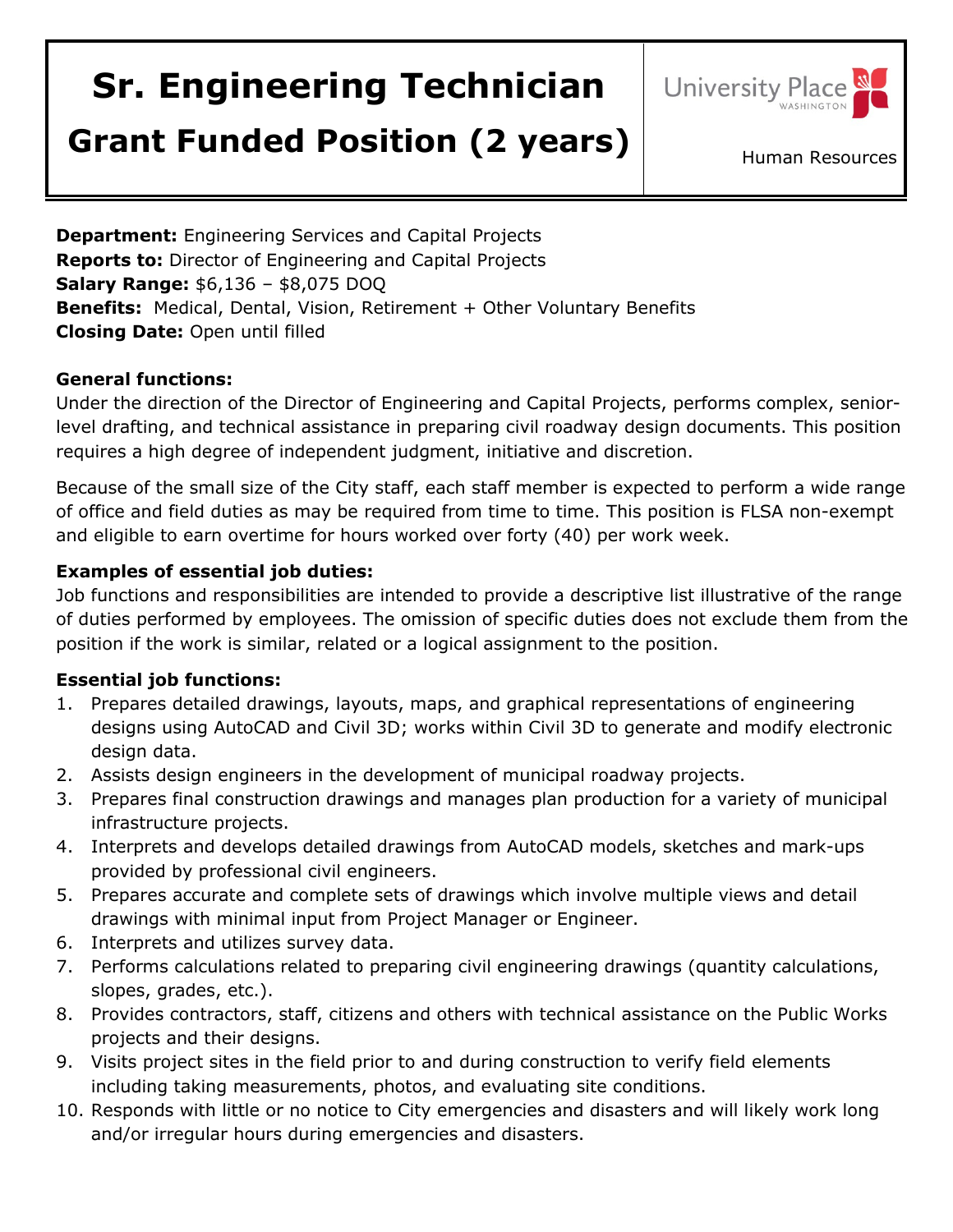#### 11. Performs other duties as assigned.

#### **Necessary knowledge, skills and abilities:**

*Knowledge of:*

- 1. CAD design and civil engineering programs (AutoCAD, Civil 3D, etc.)
- 2. Practices, procedures, and methods of civil engineering design including familiarity with municipal design elements such as roadway, sidewalks, grading, storm drainage, erosion control, utilities, and associated details.
- 3. Familiarity with WSDOT design manual requirements and standards.
- 4. City government functions, policies, rules and regulations.
- 5. Federal, State, and local regulations and standards and City policies and procedures.
- 6. Preparing and maintaining records and files, including project/program records.

#### *Ability to:*

- 1. Interact with the public and internal staff in an effective, customer friendly manner and establish and maintain effective working relationships with City staff and other organizations.
- 2. Communicate effectively, both orally and in writing.
- 3. Foster collaborative group process and efficiently use resources.
- 4. Show initiative and work independently and make appropriate decisions regarding work methods and priorities, while demonstrating a strong sense of personal ethics and professional judgment and discretion.
- 5. Research and analyze complex problems and develop, recommend, and implement sound solutions.
- 6. Maintain complete and accurate records.
- 7. Meet schedules and legal timelines.
- 8. Show ability to quickly adjust priorities as new issues and/or assignments arise.

### **Minimum qualifications:**

Any equivalent combination of education and experience, which provides the applicant with the knowledge, skills, and abilities required to perform the job. A typical way to obtain the required this is to have an Associate Degree or certification in CAD drafting, Civil Engineering Technology or a closely related field and three years of increasingly responsible experience in civil construction drafting/design activities. Experience with GIS, AutoCAD, and Civil 3D is required.

#### **Tools and equipment used:**

Personal computer, including AutoCAD/Civil 3D, word processing and database software, Microsoft Office, virtual meeting platforms, multi-line phone system, calculator, copy and fax machine, and recording equipment.

#### **Physical demands and working conditions:**

The physical demands described here are representative of those that must be met by an employee to successfully perform the essential functions of this job. Reasonable accommodations may be made to enable individuals with disabilities to perform the essential functions.

Work is performed in an office setting and in the field. There may be frequent sitting and keyboard use. The work is detailed and requires intense mental and visual concentration, and finger dexterity or small motor tasks for extended time periods. Hand-eye coordination is necessary to operate various pieces of office equipment.